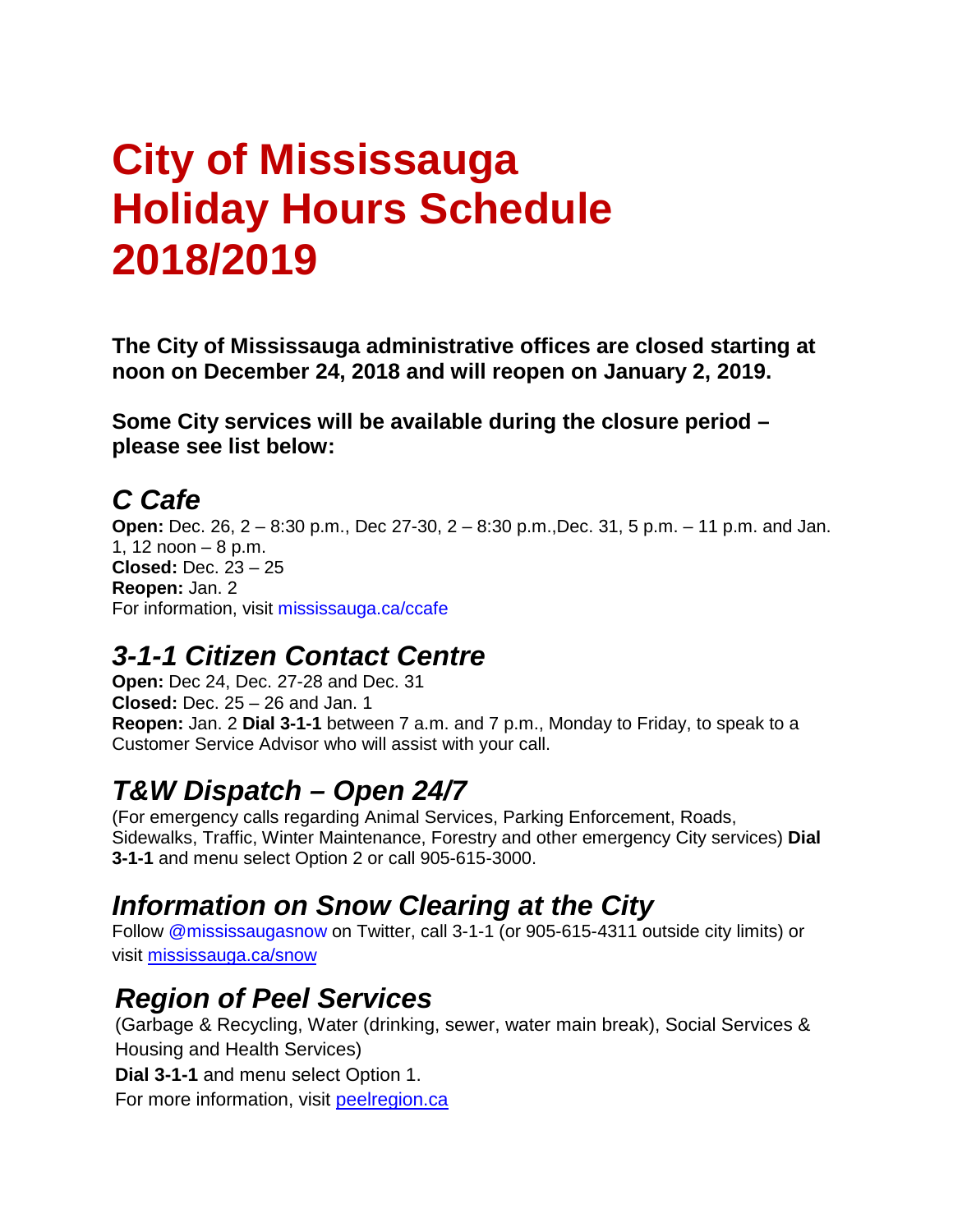#### *Fire and Emergency Services Administration*

**Closed:** Dec. 24 – Jan. 1 **Reopen:** Jan. 2 **Dial 9-1-1** for emergencies. For information, visit [mississauga.ca/fire](http://www.mississauga.ca/fire)

#### *Parking Enforcement Administration*

**Open:** Dec. 27, 8 a.m. – noon **Closed:** Dec. 25 - 26, Dec. 28 – 31 and Jan. 1 **Reopen:** Jan. 2 For information, visit [mississauga.ca/parking](http://www.mississauga.ca/parking)

## *Animal Services Enforcement - Animal Shelter*

**Open:** Dec. 24, 10 a.m. until 12 noon, Dec. 27-30 and Dec. 31 – Jan.1 **Closed:** Dec. 25-26 and Dec. 31 – Jan.1 **Reopen:** Jan. 2

## *Animal Services - Road Coverage*

Dec. 24: Regular service until 5 p.m., then emergencies only until 7:30 a.m.

Dec 25: Regular service until 9:30 p.m., then emergencies only until 7:30 a.m.

Dec. 26: Regular service until 9:30 p.m., then emergencies only until 7:30 a.m.

Dec. 27 – 30: Regular service starting at 7:30 a.m.

Dec. 31: Regular service until 5 p.m., then emergencies only until 7:30 a.m.

Jan 1: Regular service until 9:30 p.m., then emergencies only until 7:30 a.m.

Jan. 2: Regular Service starting at 7:30 a.m. For information, visit [mississauga.ca/animalservices o](http://www.mississauga.ca/portal/residents/animalservices)r call 905-896-5858.

## *Mississauga Library*

**Open:** Dec. 24 until 1 p.m. and Dec. 31 until 5 p.m. **Regular Hours:** Dec. 27 – 30 (start hours vary by library) **Closed:** Dec. 25 – 26 and Jan. 1 **Reopen:** Jan. 2 (start hours vary by library) For information, visit [mississauga.ca/library o](http://www.mississauga.ca/library)r call 905-615-3500.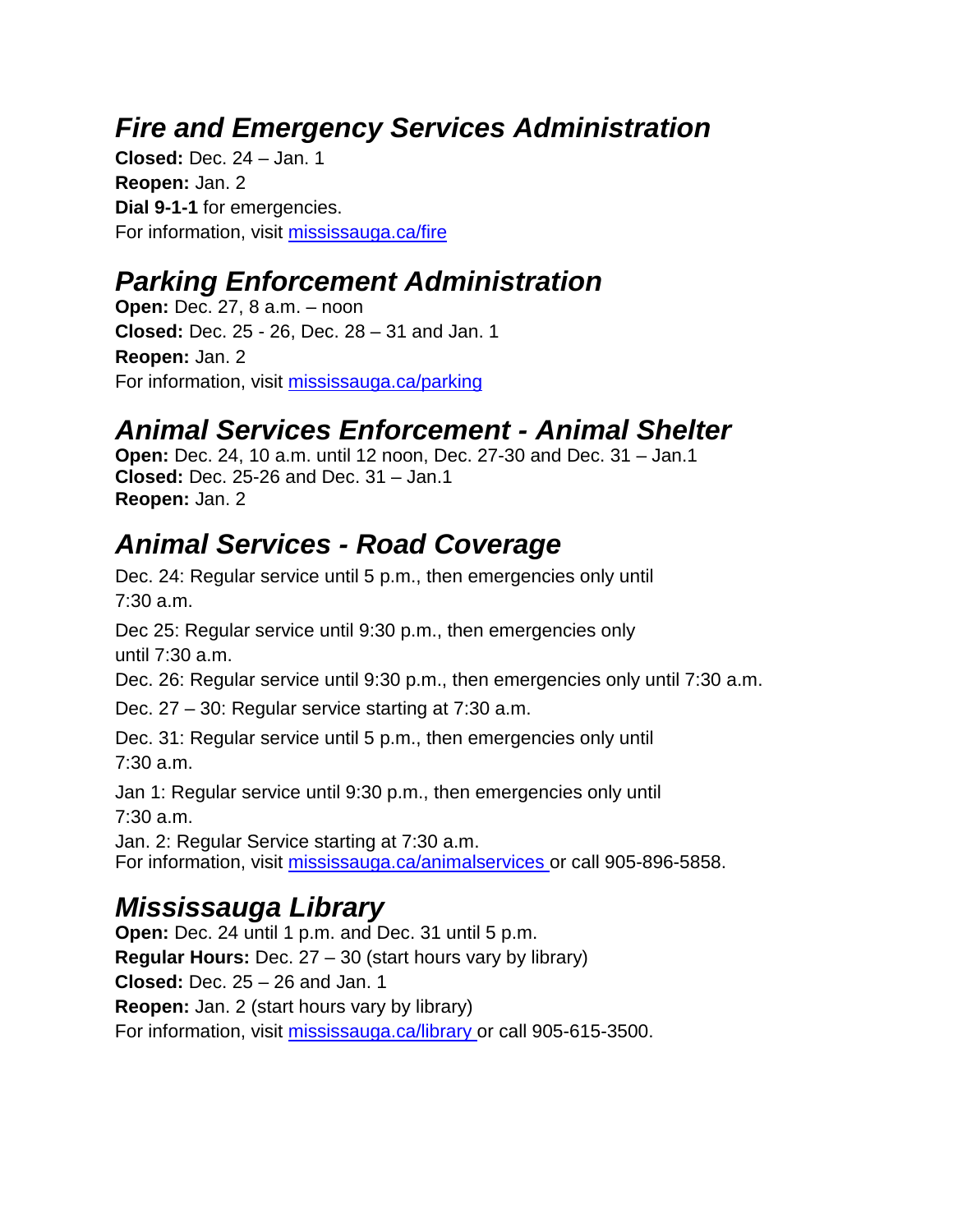#### *Recreation Facilities*

(Fitness, pools, arenas and meeting rooms) Schedules may vary, please check your local facility for exact times including ice and rental availability. **Open:** Dec. 24 until noon and Dec. 31 until noon **Regular Hours:** Dec. 27 – 30 **Closed:** Dec. 25 – 26 and Jan. 1 **Reopen:** Jan. 2 For information, visit [mississauga.ca/recreation](http://www.mississauga.ca/recreation)

#### *Recreation Customer Service Centre*

**Open:** Dec. 24 until noon **Closed:** Dec. 25 – Jan. 1 **Reopen:** Jan. 2 at 8:30 a.m. For information, visit [mississauga.ca/recreation](http://www.mississauga.ca/recreation)

## *BraeBen Golf Course*

**Open:** For private functions only **Closed:** Dec. 24 – Jan. 2 **Reopen:** Jan. 3 For information, visit [mississauga.ca/golf](http://www.mississauga.ca/golf)

# *Lakeview Golf Course*

**Open:** For private functions only **Closed:** Dec. 24 – Jan. 2 **Reopen:** Jan. 3 For information, visit [mississauga.ca/golf](http://www.mississauga.ca/golf)

## *Mississauga Seniors' Centre*

**Open:** Dec.27, 9 a.m. – 3:30 p.m., Dec. 28, 9 a.m. – 1:30 p.m. and Dec. 31, 9 a.m. – 3:30 p.m. **Closed:** Dec. 22 – 26, Dec. 29-30 and Jan. 1 **Reopen:** Jan. 2 For information, visit [mississauga.ca/olderadults](http://www.mississauga.ca/olderadults)

#### *Museums of Mississauga*

(Benares Historic House, Bradley Museum and Leslie Log House) **Open:** Dec. 21 – 23 **Closed:** Dec. 24 – Jan. 1 **Reopen:** Jan. 4 For information, visit [museumsofmississauga.com](http://www.museumsofmississauga.com/)